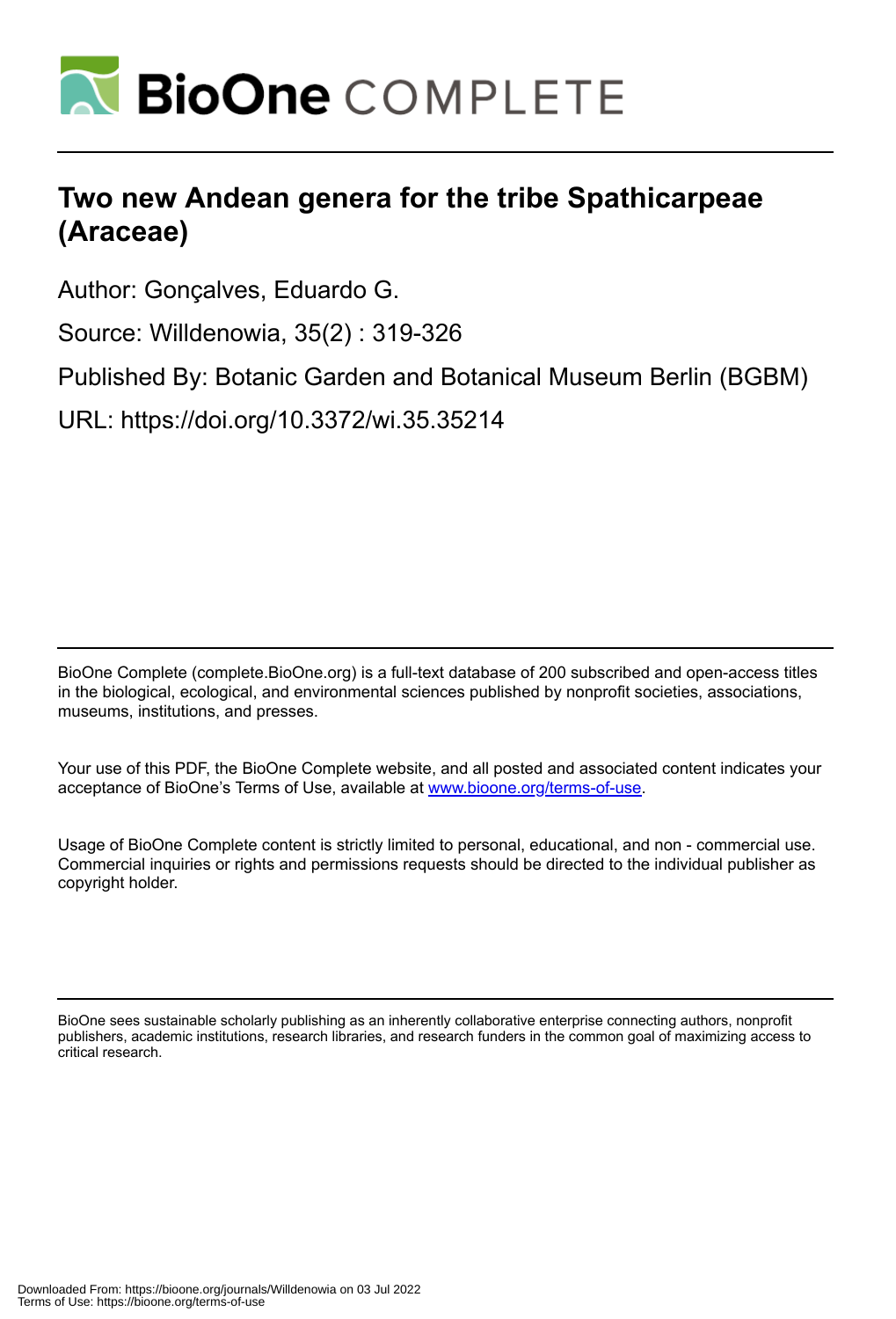EDUARDO G. GONÇALVES

# **Two new Andean genera for the tribe** *Spathicarpeae (Araceae)*

# **Abstract**

Gonçalves, E. G.: Two new Andean genera for the tribe *Spathicarpeae (Araceae)*. – Willdenowia 35: 319-326. – ISSN 0511-9618; © 2005 BGBM Berlin-Dahlem. doi:10.3372/wi.35.35214 (available via http://dx.doi.org/)

Two unispecific Andean genera are described as new to science in the tribe *Spathicarpeae (Araceae)* and illustrated, based on two species formerly placed in the genus *Asterostigma*. The genus*Incarum* is erected to accommodate *A. pavonii* that occurs in Andean Peru, Bolivia and Ecuador, and the new combination *Incarum pavonii* is validated. The genus *Croatiella* is erected to accommodate *A. integrifolium* from Ecuador and the new combination *Croatiella integrifolia* is validated. *Incarum* is considered related to the Andean genera *Gorgonidium* and *Spathantheum,* whereas *Croatiella* seems

to be an isolated lineage within the core *Spathicarpeae*. The arguments to support these new genera come from cpDNA sequence data, as well as from biogeographical and morphological aspects.

The neotropical genus *Asterostigma* Fisch. & C. A. Mey. was formerly known as having nine species, most of them distributed in coastal Brazil, but including two species with an Andean distribution (Gonçalves 1999). *Asterostigma* along with *Gorgonidium* Schott, *Spathantheum* Schott, *Mangonia* Schott, *Taccarum* Brongn. ex Schott, *Gearum* N. E. Br., *Spathicarpa* Hook. and *Synandrospadix* Engl. form the wholly neotropical tribe *Spathicarpeae* (sensu Mayo & al. 1997). For a taxonomic revision of this tribe (Gonçalves, in prep.), its members and putative allies have been evaluated by means of cpDNA phylogeny and morpho-anatomical studies (unpubl. data). The results of this broad survey will be published elsewhere, but one result is that the two species of *Asterostigma* with an Andean distribution have been shown to be sufficiently different from all other genera in the tribe (and also from each other) to represent two separate genera, which are here described as new to science.

#### *Incarum* E. G. Gonç., **gen. nov.**

Typus: *Incarum pavonii* (Schott) E. G. Gonç.

Herba geophytica. *Caulis* tuberosus hypogeous, globosus vel subglobosus. *Folium* solitarium, lamina pinnatipartita, venatio reticulata. *Inflorescentia* 1-2, ante foliis producens, erecta sub anthesi;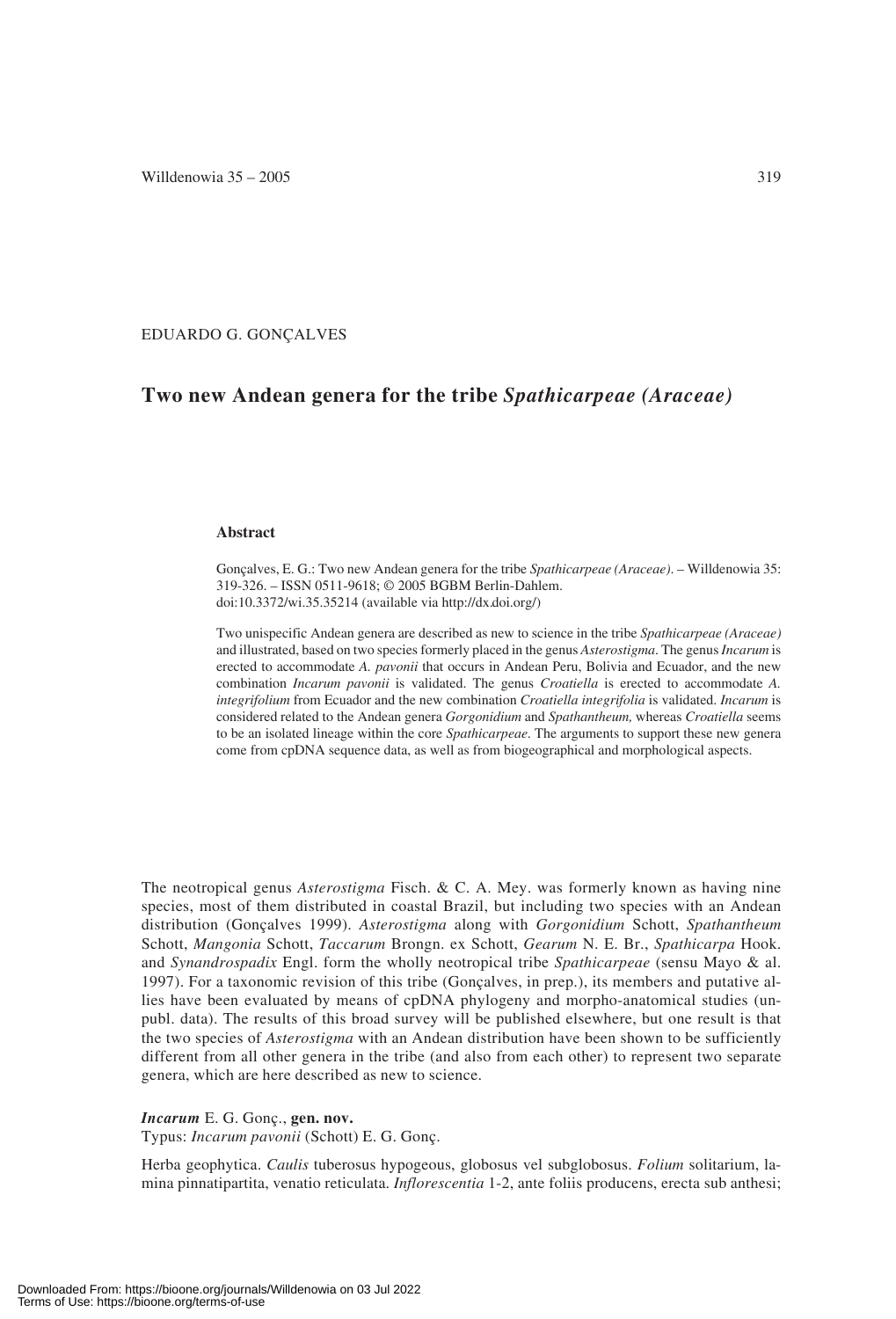*pedunculus* quam petiolo longior vel paullo brevior; *spatha* erecta leniter constricta ad medium; *spadix* ad spatham basaliter adnatus, parte femina densiflora, parte mascula densiflora sine staminodia ad basim. *Flores* unisexuales nudi, flores masculi (synandria) 2-3-andricis non nisi ad basim connatis, thecae subglobosae, deshiscentes ad apicem rima longitudinali; *flores* feminei cum 4-6 staminodiis obpyramidalibus libris valide papillosis ad apicem, ovarium ovoideum, 4-5-loculare, ovulum solitarium orthotropum ad basim loculi insertum. *Infructescentia* cum spatha persistens, baccae carnosae densiter dispositae. *Semina* cum testa nitida, endospermium copiosum.

Geophytic herb. *Stem* hypogeous, tuberous, globose to subglobose. *Leaf* solitary, erect; petiole with very short sheath, leaf blade pinnatipartite, venation reticulate. *Inflorescences* solitary or in pairs, appearing before the leaf, erect at anthesis; *peduncle* longer or a little shorter than the petiole; *spathe* erect, weakly differentiated into tube and lamina, lower part convolute; *spadix* adnate to the spathe in the basal portion of the female zone; female flowers densely arranged, male zone with no sterile flowers in basal portion. *Flowers* diclinous, naked; *male flowers* (synandria) 2-3 androus, anthers subsessile, only fused at base, thecae subglobose, dehiscing by an apical longitudinal slit; *pollen* inaperturate, gemmate, ± globose to ellipsoid; *female flowers* surrounded by 4-6 obpyramidal free staminodes strongly papillate at apex, ovary ovoid, 4-5-locular, each locule with a single orthotropous ovule, placentation basal. *Infructescence* partially covered by the remaining spathe, berries densely arranged, fleshy, seeds with smooth testa, endosperm copious. Chromosomes  $2n = 34$  (J. Bogner, pers. comm.)

*Distribution.* – The genus *Incarum* is, as far as known, unispecific and occurs in the Peruvian, Bolivian and Ecuadorian Andes. It grows at 1200-3300 m on eastern Andean slopes or in inter-Andean valleys.

*Note.* – The generic placing of *Asterostigma pavonii* has never been controversial. Since its description by Schott in 1860, no other aroid researcher has tried to place this species into a genus other than *Asterostigma*. When Engler revised *Asterostigma* for his "Pflanzenreich" (Engler 1920), he segregated *A. riedelianum* in its own section *Rhopalostigma,* but kept *A. pavonii* together with all extant species in *A.* sect. *"Euasterostigma"* (= *Asterostigma*). The illustration of *A. pavonii* prepared by Schott does not have an analysis of the flowers such as gynoecium sections. This may indicate that Schott did not study the ovules of the type material; in fact, according to the protologue he had only seen a dried specimen in Boissier's herbarium (now in Geneve).

*Incarum* differs from *Asterostigma* by the following characters: (1) ovules are orthotropous in *Incarum* vs. anatropous in *Asterostigma;* (2) leaf blade is exclusively pinnatipartite in *Incarum* vs. essentially tripartite with each of the lobes once again pinnate in *Asterostigma;* (3) pollen grains (see Grayum 1992) are ± globose to ellipsoid and gemmate in *Incarum* (Fig. 2) vs. oblong with a psilate exine in *Asterostigma*; (4) synandrium in *Incarum* incompletely fused (usually only at base) with the connectives of each stamen separated from each other vs. stamens are fused up to the connectives, which form a flat or convex entire surface in *Asterostigma*; (5) thecae elliptic in *Incarum,* dehiscing by an apical vertical slit vs. approximately square in outline dehiscing by a transversal apical slit; and in all *Asterostigma* species; (6) seedling leaves exclusively cordate in *Incarum* vs. sagittate to tripartite in *Asterostigma*.

The reconstructed phylogeny (using both cpDNA markers *matK* and *trnL-F* and morphology) shows *Incarum* in a clade together with the Andean *Gorgonidium* and *Spathantheum,* as the sister group of all *Gorgonidium* species. *Incarum* differs from *Gorgonidium* by the presence of staminodes with conspicuously papillate connectives and the short synandrium filaments. It also differs by the very slender habit.

*Etymology.* – Since *Incarum* is so far known only from Andean Peru, Bolivia and Ecuador, it is named in honour of the Inca Civilization (+ *arum,* from the Greek αρου, an ancient name for *Arum*), whose history was abruptly interrupted by the European colonizers. Most collections of this genus have been made nearby to Inca ruins, especially in the vicinity of Machu Picchu.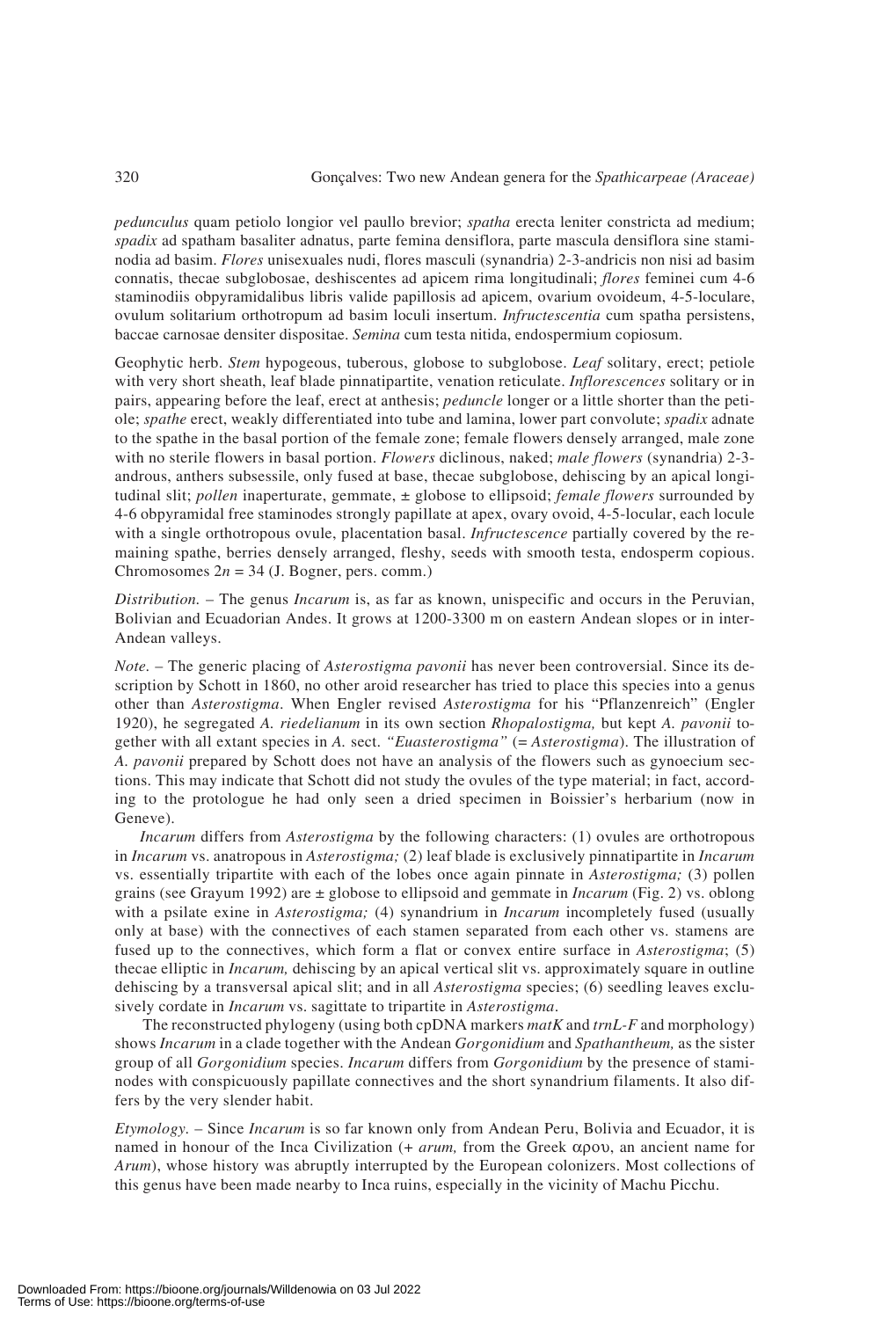

Fig. 1. *Incarum pavonii –* A: spadix (spathe removed); B: flowering tuber; C: leaf blade; D: gynoecium, longitudinal section; E: female flower, surrounded by staminodes, side view; F: stamen, side view; G: ovary, cross section; H: synandrium, top view. – Drawn by the author after *Hetterscheid H.AR. 136* (A, C-H) and *Weigend s.n.* (B).

*Incarum pavonii* (Schott) E. G. Gonç., **comb. nov.** ≡ *Asterostigma pavonii* Schott, Prodr. Syst. Aroid.: 339. 1860. – Holotypus: Peru, *Pavon s.n.* (G!) – Fig. 1-2.

Geophytic herb. *Stem* tuberous, subglobose, 5-7 × 3.5-5 cm, bearing numerous long tubercles. *Leaf* solitary, petiole 21-45  $\times$  0.5-1 cm, leaf blade ovate in outline, pinnatipartite, 25-30  $\times$  30-45 cm, lateral lobes 12-20 × 3-6 cm, oblanceolate. *Inflorescence* 1-4 per leaf axil; *peduncle* 10-35 × 0.3-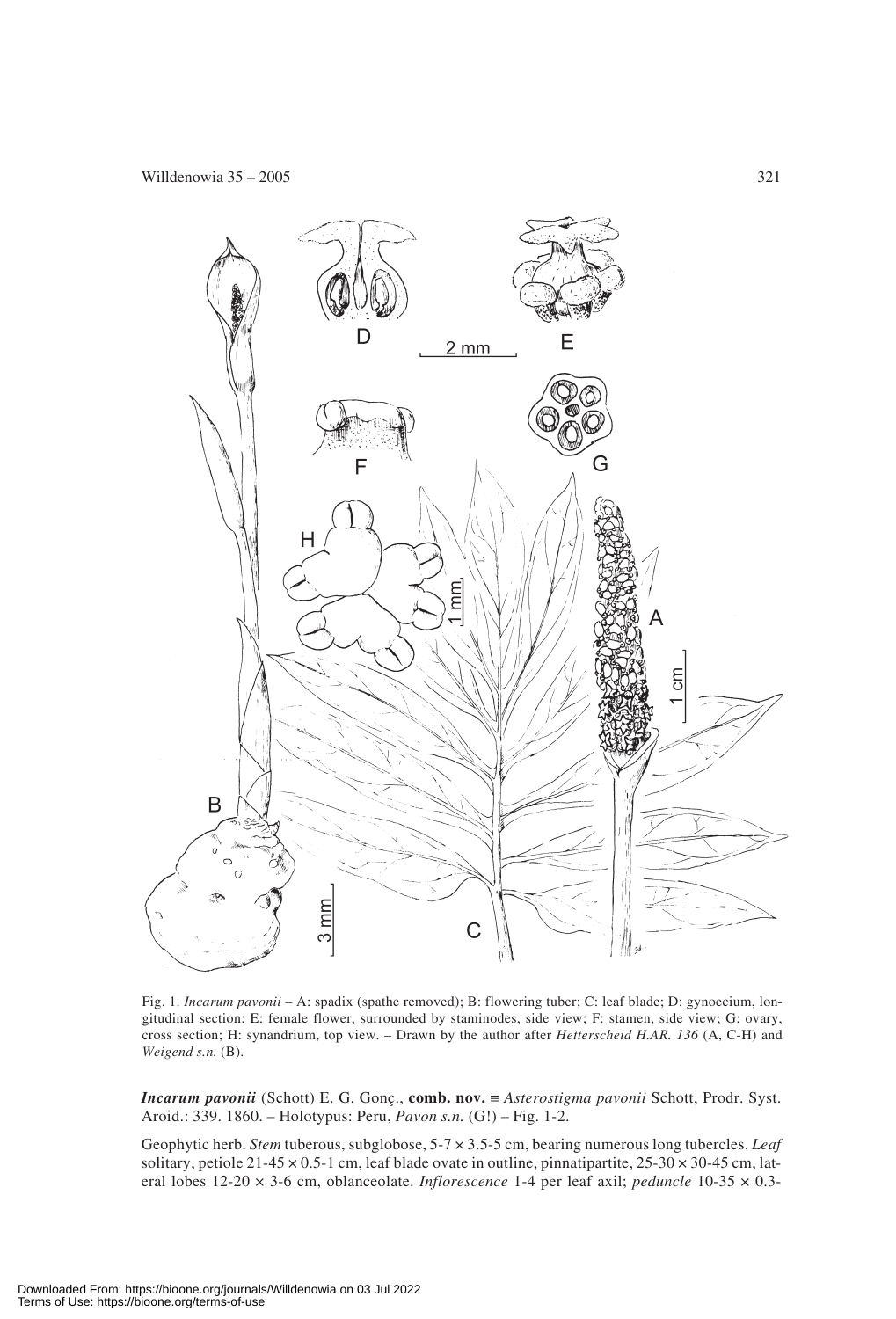

Fig. 2. Pollen of *Incarum pavonii –* SEM photographs by M. Hesse, Vienna, from the J. Bogner collection.

0.5 cm, shorter than the petiole; *spathe* boat-shaped, weakly constricted at middle, 4-9 × 2-3 cm, green outside, purple inside, apex long-acuminate; *spadix* 1.5-6 cm long, female portion 0.5-1.4 × 0.3-0.5 cm, adnate to the spathe for up to 25 % of its length, male portion 1-4.5  $\times$  0.3-0.5 cm, apex rounded. *Male flowers* 2-3-androus, 2 × 2 mm, stamens only fused at base, sessile, connective poorly developed, flattened, thecae round,  $0.4$ - $0.5 \times 0.4$ - $0.5$  mm, yellow, dehiscing by a longitudinal apical slit; *pollen* ± globose to ellipsoid, inaperturate, 32 × 27.5 μm, exine gemmate; *female flowers* surrounded by 4-6 staminodes, white at apex, reddish at base,  $0.8-1.2 \times 0.3-0.7$  mm, stigma star-shaped, reddish, with 4-5 triangular lobes, 1.8-2 mm in diam., style  $0.3{\text -}0.5 \times 0.5$  mm, ovary 1.2-1.3 × 1.5-1.8 mm, 4-6-loculed, ovules orthotropous. *Infructescence* partially covered by the persistent spathe; *berries* fleshy, densely arranged, 1-1.2 × 0.8-1.4 cm, subprismatic, slightly furrowed, yellowish green; *seed* ovoid to ellipsoid, 7-8 × 3.5-4.5 mm, testa smooth, finely punctuate, endosperm copious, embryo differentiated.

*Distribution.* – *Incarum pavonii* ranges from northwestern Bolivia to Peru, with a single occurrence known in southeastern Ecuador.

*Further specimen seen.* – BOLIVIA: LA PAZ: Nor Yungas, along road between Unduavi and Caranavi, 34.8 km E of Unduavi, 16.3 km SW of Yolosa, 2389 m, 27.11.1982, *Croat 51578* (MO); Nor Yungas, 4.5 km below Yolosa, then 13.7 km W on road up Río Huarinilla, 1200 m, 16°12'S, 67°65'W, 25.1.1983, *Solomon 9400* (MO); Nor Yungas, Parque Nacional Cotapata, camino hacia Hormuni Bajo, 16°12'S, 67°62'W, 1600 m, 23.11.2000, *Kromer & Acebey 1742* (MO). — EQUADOR: MORONA SANTIAGO: On the path from La Florida to Amarillas, c. 4500-5000 ft., 3°27'S, 78°50'W, 17.10.1979, *Thompson 349* (MO). — Peru: Amazonas: Prov. Chachapoyas, Strasse von Balsas nach Leimabamba, c. 2000 m, *Weigend* (M); Luya Province, Camporredondo, Fundo Cedro, 2450-550 m, 26.5.1989, *Díaz & al. 3566* (MO). – Cusco: Province of Convención, between Sta. Tereza and Machu Picchu along the rail road between Quillabamba and Cusco, 12°15'S, 72°38'W, 29.12.1980, *Croat 50968* (MO); Urubamba, Machu Picchu, 0.5 km north of the union of the Sayacmarca and Aobamba rivers, 2175 m, 13.10.1982, *Peyton & Peyton 1494* (MO); Machu Picchu, s.d., *Hetterscheid H.AR. 136* (L). – Huancavelica: Huancavelia, Rio Mantaro, 1600- 1700 m, 1909-1914, *Weberbauer 6567* (MO); ad Pozuzo, *Ruiz & Pavon 6* (B). – Pasco: Prov. Oxa-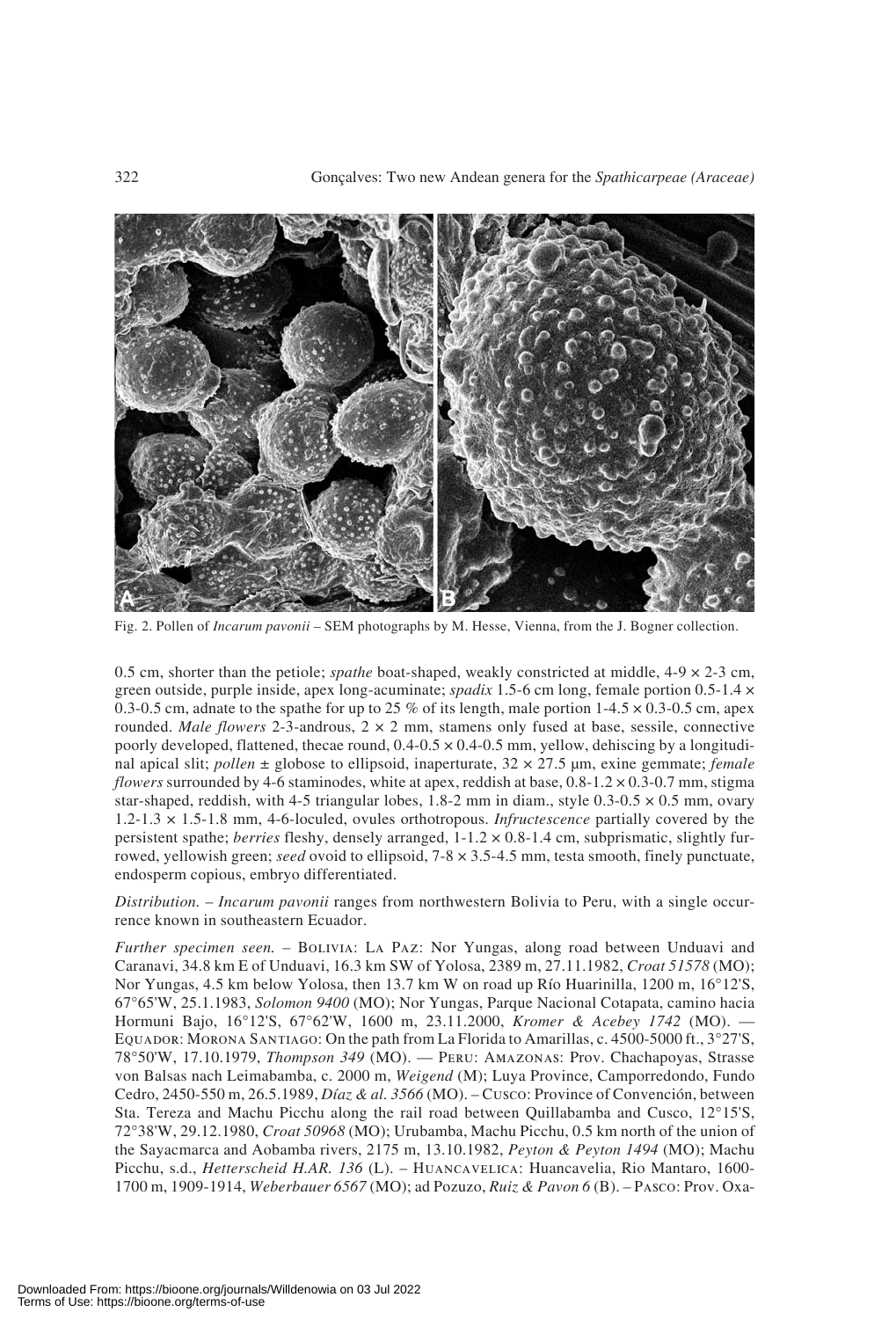## Willdenowia  $35 - 2005$  323

pampa, 12 km SE of town, road over shoulder of Cerro Pajonal to Villa Rica, 2500-2800 m, 1997, *Weigend & Dostert 97/81* (M).

### *Croatiella* E. G. Gonç., **gen. nov.**

Typus: *Croatiella integrifolia* (Madison) E. G. Gonç.

Herba geophytica. *Caulis* tuberosus hypogeous, elongatus, tuber novum supra antecedentem productum. *Folium* solitarium lamina cordata, integra, venatio reticulata. *Inflorescentia* solitaria, erecta sub anthesi; pedunculus quam petiolo longior vel paullo brevior; *spatha* erecta, cymbiformis non constricta ad medium; *spadix* ad spatham basaliter adnatus, parte femina densiflora, parte mascula densiflora sine staminodia ad basim. *Flores* unisexuales nudi, flores masculi (synandria) 3-6-andricis usque ad medium connatis, theca elliptica, ad medium deshiscens rima longitudinali; *flores* feminei cum 4-5 staminodiis quadrangularibus libris papillosis ad apicem, ovarium ovoideum, 4-5-loculare, ovulum solitarium orthotropum ad basim loculi insertum. *Infructescentia* ignota.

Geophytic herb. *Stem* hypogeous, tuberous, with 3-6 connected tubers forming an elongated structure. *Leaf* solitary, erect; *petiole* with a long sheath, blade ovate-cordate, venation reticulate. *Inflorescence* solitary(?); spathe erect, not at all constricted at middle; *spadix* adnate to the spathe at the basal portion of the female zone; female and male flowers densely arranged, male zone with no sterile flowers in basal portion. *Flowers* diclinous, naked; *male flowers* (synandria) 3-6-androus, filaments fused up to the middle, thecae elliptic, dehiscing by a slit at the middle; *pollen* inaperturate, psilate, oblong; *female flowers* surrounded by 4-6 obpyramidal free staminodes, papillate at apex, ovary ovoid, 4-5-locular, each locule with a single orthotropous ovule, placentation basal. *Infructescence* unknown. Chromosome number unknown.

*Eponymy.* – This new genus is named in honour of Dr Thomas Bernard Croat, aroid specialist and one of the most intrepid plant collectors I have ever met. No aroid researcher has collected so intensively in Latin America, yielding probably much more than 18 000 aroid collections in approximately 40 years of field work. More than half of this number was also brought to cultivation as living collections. Along with his important collections (including that one of *Croatiella intermedia* used for our phylogenetic studies), Dr Croat also published regional and country based taxonomic accounts for the *Araceae,* describing more than 600 new species.

*Note.* – In his description of *Asterostigma integrifolium,* Madison (1976) does not discuss its inclusion in *Asterostigma,* only pointing out the idiosyncratic presence of entire leaves. Probably, the only aspect used for its inclusion in *Asterostigma* was the presence of the star-shaped stigma. However, the star-shape is common in the tribe *Spathicarpeae,* occurring also in *Gorgonidium, Spathantheum* and *Asterostigma*. To a lesser extent, the shallowly lobed stigma in *Mangonia* is not so different. Star-shaped stigmas seem to have arisen more than once in the tribe (Gonçalves, unpubl. data) and they may not be even homologous in structure. Thus, the presence of a star-shape stigma is not reliable for generic placement. More important, the presence of orthotropous ovules as well as the morphology of the synandria is a serious impediment for the inclusion of the species concerned in *Asterostigma* (which has anatropous ovules). The synandria in Brazilian *Asterostigma* species are rather homogeneous, with stamens completely fused up to the connectives, which are entire (not furrowed as in *Croatiella*), usually convex or rarely flat at the apex. Synandria are incompletely fused in *Croatiella* so the connectives seem strongly furrowed (or clearly lobed) at apex. Moreover, the thecae are square or nearly so in *Asterostigma,* dehiscing by a transversal apical slit, whereas they are elliptic in *Croatiella*, dehiscing by a longitudinal median slit.

The genus *Croatiella* is here defined by the combination of geophytic habit, entire leaves, female flowers with compact and apically truncate staminodes, orthotropous ovules, a star-shaped stigma and male flowers forming an incompletely fused synandria, elliptic thecae opening by a longitudinal slit and oblong pollen grains with psilate exine. This combination of features does not allow its inclusion in any of the established genera of the tribe.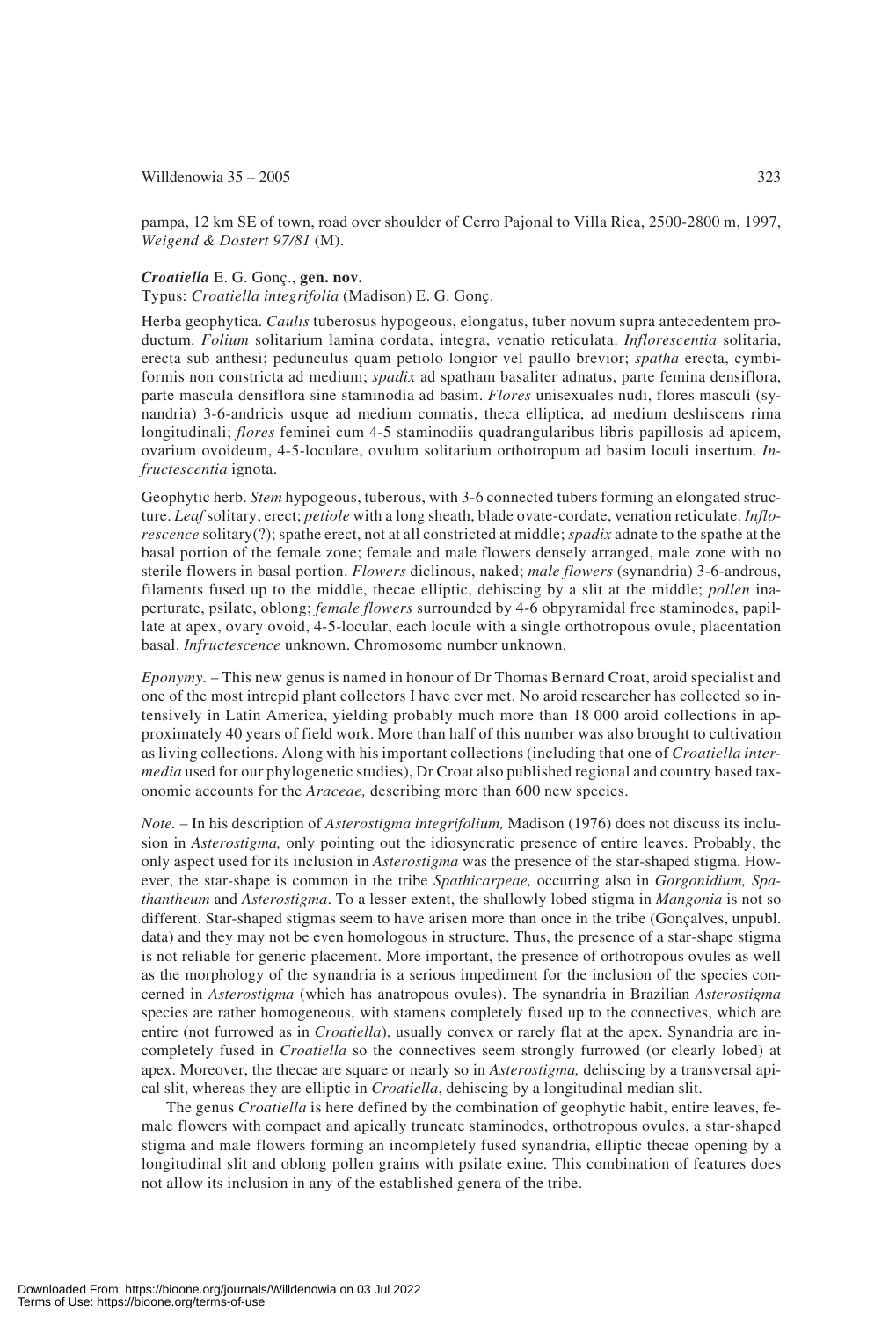

Fig. 3. *Croatiella integrifolia* – A: spadix (spathe removed); B: female flower, side view; C: ovary, cross section; D: synandrium, lateral view; E: gynoecium, longitudinal section; F: vegetative habit; G: inflorescence; H: leaf blade. – Drawn by the authors after *Dodson & Thien 810* (A-E, H); *Rawlins 204* (F) and *Madison 2942* (G)*.*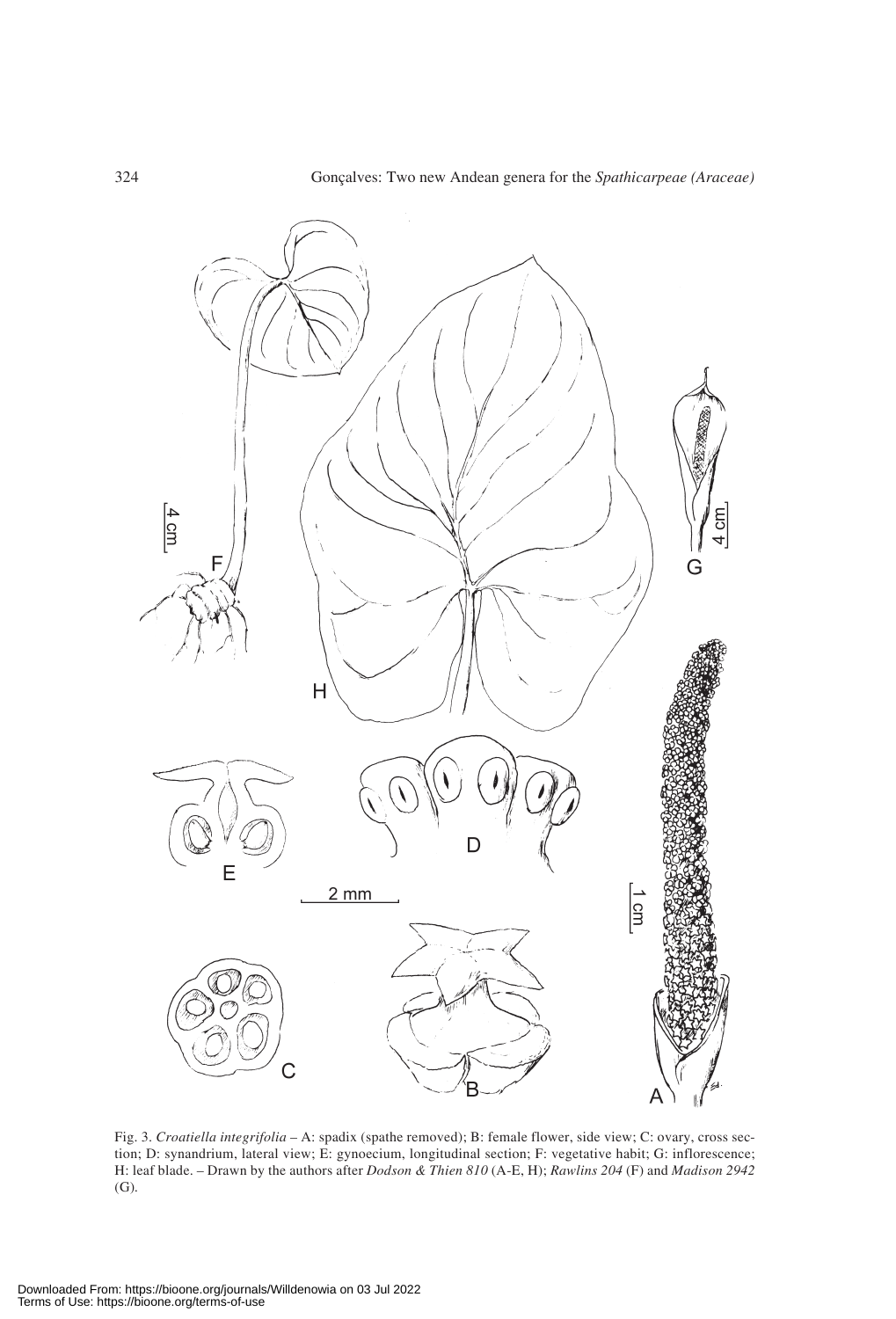#### Willdenowia  $35 - 2005$  325

*Mangonia* also has entire leaf blades but differs from *Croatiella* by its anatropous ovules (2-4 in each locule) and a long apical appendix with synandrodes.

*Synandrospadix* differs from *Croatiella* by the elongate, completely connate filaments of the synandria, apically fused thecae, presence of bisexual flowers between the female and male flowers, and triangular, flattened staminodes surrounding the gynoecia.

*Spathantheum* and *Spathicarpa* differ mainly from *Croatiella* by the spadix completely adnate to the spathe.

*Taccarum* differs from *Croatiella* by the bipinnately lobed leaf blade, as well as by the presence of anatropous ovules and oblong thecae.

*Gorgonidium* differs by the presence of pinnately or bipinnately lobed leaf blade, as well as by the flask shaped gynoecium, which is usually at least 2 times longer than broad.

The unispecific *Gearum* differs from *Croatiella* by the pedatipartite leaf blade, the seeds without endosperm and with a remarkably large embryo.

Phylogenetic studies on the tribe *Spathicarpeae* using both DNA and morphological and anatomical features (Gonçalves & al., unpubl. data) have shown that *Croatiella* is a somewhat isolated lineage within the tribe, only weakly clustering with the core geophytic *Spathicarpeae (Synandrospadix, Spathicarpa* and the clade *Taccarum+Asterostigma)*.

*Croatiella integrifolia* (Madison) E. G. Gonç., **comb. nov.** ≡ *Asterostigma integrifolium* [*"integrifolia"*] Madison in Phytologia 35: 101. 1976. – Holotypus: Equador, Loja, 14 km E of Loja along road to Zamora, foggy elfin forest, 2600 m, *M. Madison 2942* (SEL!) – Fig. 3.

Evergreen terrestrial herb. *Stem* tuberous, usually with 3-6 connected tubers forming an elongated structure, 3-7 × 2-5 cm. *Leaves* solitary, petiole 21-100 × 0.5-0.8 cm, sheath conspicuous, 11- 20 cm long; *leaf* blade cordate, chartaceous, 24-30 × 20-25 cm, drying brown to yellowish brown, anterior division  $20-22 \times 22-24$  cm, primary lateral veins 4-5 per side, fusing in an irregular and inconspicuous collective vein, apex obtuse, posterior divisions  $5-8.5 \times 22-24$  cm, basal vein denuded for 0.8-1.5 cm. *Inflorescence* erect, 1 per leaf axil; *peduncle* 18-40 × 0.5-0.7 cm, shorter than the petiole; *spathe*  $12-13.5 \times 2-4$  cm, pale green and slightly glaucous outside, cymbiform, only shallowly convolute at base, oblanceolate, apex long-acuminate; *spadix* up to 6 cm long, female portion 2-3  $\times$  0.8-1 cm, adnate to the spathe for approximately  $\frac{1}{3}$  of its length, sterile male portion absent, fertile male portion 4-6 × 1-1.2 cm, round at apex. *Male flowers* (synandria) 3- 6-androus, anthers partially or completely fused, filaments  $1-1.5 \times 2-3$  mm, thecae globose, opening by a longitudinal slit, pollen grains inaperturate, oblong, exine psilate; *female flowers* surrounded by 4-5 reddish staminodes, stigma 5-6-lobed, 2-2.5 mm in diam., lemon yellow, lobes triangular, style as long as half of the ovary length, ovary subglobose, locules 5-6, uniovulate, ovules orthotropous, funicles densely covered by secretory trichomes. *Infructescence* unknown.

*Distribution.* – *Croatiella integrifolia* is only known from the Zamora River valley, eastern Ecuador, on the eastern slope of the Andes. It occurs between 2800-3150 m in cloud forest and seems to be common locally along the edges of roads. The species is rather poorly known ecologically, but is said to be evergreen. Recent attempts to cultivate the species have failed.

Ecuador: Loja: El Paso, carretera Loja-Zamora, limite provincial, 2450-2600 m, 17.2.1998, *Ulloa 556* (MO); Cerro Villanaco, c. 7 west of the City of Loja, 8000-8500 ft, 9.10.1944, *Camp E-685* (MO); Carretera Loja-Zamora, colecciones desde K16 a 24, area de vegetación nublada y lluviosa, 2600-3280 m, 15.8.1983, *Jaramillo 5787* (MO); km 12-14 road to Zamora, near top of pass, wet, windy and cold, 2800 m, 28.9.1961, *Dodson & Thien 810* (MO). – Morona Santiago: Parque Nacional Sangay, along road between Cebas & Zuñak, between Atillo and the current end of the road, c. 20 km E of the summit and limit with Chimborazo Province, 18.4 km beyond the guard station, 2468 m, 2°12'S, 78°24'W, *Croat & al. 86273* (MO); Parque Nacional Sangay, along road between Gualaceo and Limón, 38.3 km E of Gualaceo (from last bridge on S of town, 3022 m, 3°00'S, 78°36'N, *Croat & al. 86435* (MO). – Zamora-Chinchipe: 36 km northwest of Zamora, 2730 m, 29.10.1987, *Rawlins & al. 204* (MO, K).